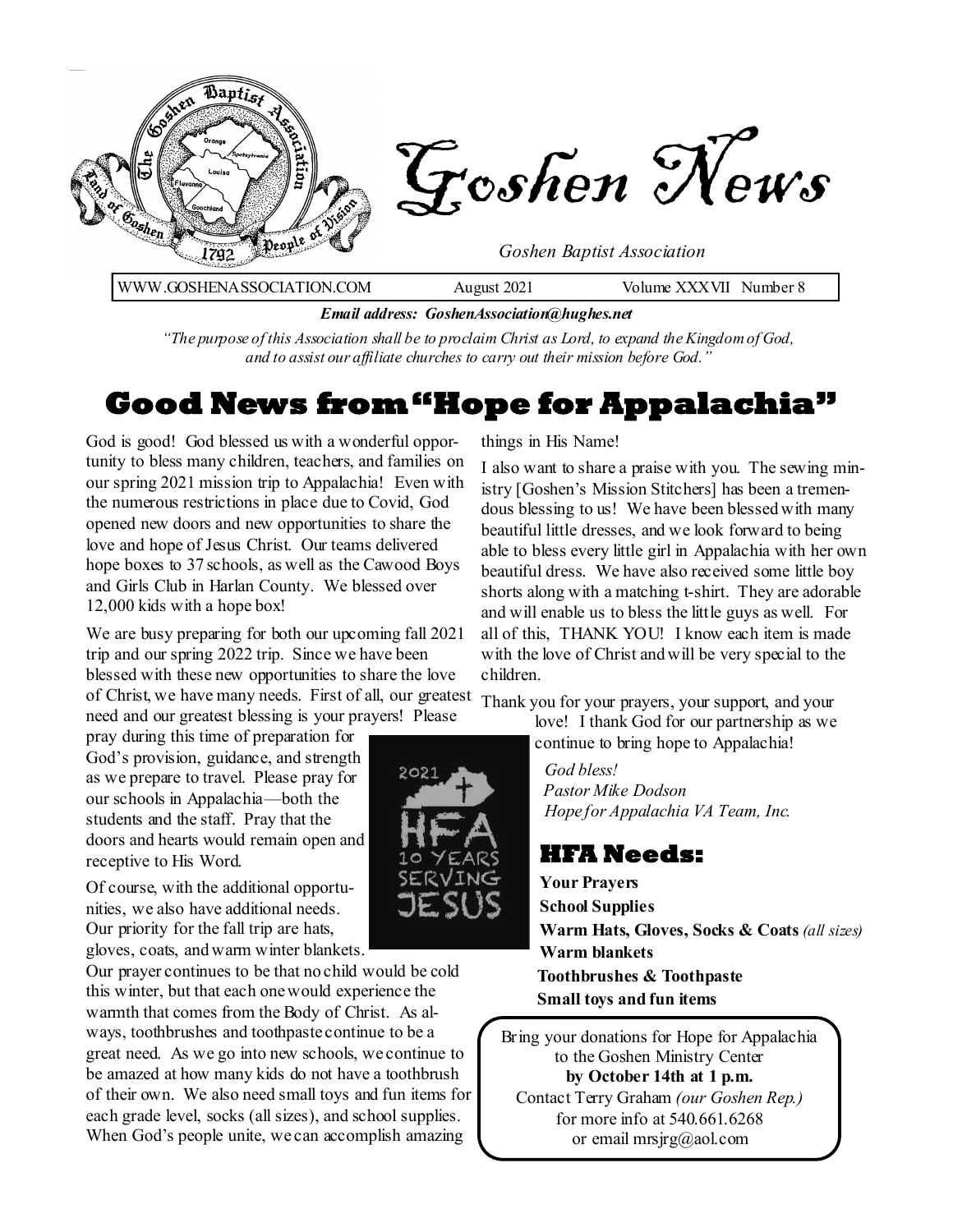### Exciting Armenia Church Planter Opportunities  $\blacklozenge$

gees that we are praying about supporting the next three years with your help.

### *More pledges of support are needed as soon as possible in order to give them the support they so desperately need.*

The candidates for support which are working with the church planting efforts are themselves refugees from Syria and can *Study Bibles:* Tommy Dickens, chairman of the Goshen Misrelate, love, and minister to their fellow refugees more effectively.

If any individuals, families, or church groups would like to join together in the soul saving work of planting churches in Armenia, the team is asking for a minimum commitment of \$200 total per year for 3 years.

### *Have you visited?*

**The NewWMUV website WMUV.org**

# **Mission Opportunities**

*Project for August:* **Goochland Women's Correctional Center:** collect color composition books and 5x7 puzzle or word search books.

*RuraLove 540.894.8440, 587 Mica Road, Mineral,* is a ministry of Goshen Association to local families in crisis. We need churches who will *follow up* with families in crisis to build a relationship with the goal of meeting spiritual needs. The Thrift Store is open year-round on Wednesdays 8 a.m.-

12:30 p.m. and the first Saturday of the month April-Nov.

*RuraLove always needs:* Chest of drawers, refrigerators, electric stoves, washers/dryers, twin & full mattresses, good vehicles.

*RuraLove accepts* a wide variety of items. Smaller donations may be left in the green wooden donation shed anytime. Please call ahead for larger donations. Volunteers may also be **scheduled** to pick up **LARGE** items on a Wed. morning.

*RuraLove does not accept* old style TVs, lg. entertainment centers, sleeper sofas, office desks, appliances which have issues. Also, no tom, damaged, moldy, or dirty items. If you have pets, RuraLove cannot accept upholstered items or mattresses due to allergies. *All items are to be nice enough to give in Jesus' name.* 

*Hope for Appalachia* http://hfavateam.com  $\sim$  make "Hope Boxes" for students age 4-18 to be given out with salvation message at schools in Kentucky. See website for info.

*Hope House 540.371.0831* Battered women's shelter for abused women and their children, 902 Lafayette Blvd., Fredericksburg

*Shelter for HELP in Emergency 434.963.4676*  Working to end domestic violence. Charlottesville

The Goshen Missions Team have been given the names of two Contact 540.894.8440 or goshenassociation@hughes.net to additional church planters currently working with Syrian refu-sign up and share Jesus with Armenia. If you have already signed up, please send your pledge in now with "Church Planter" noted in the memo. We need a total of 52 commitments of \$200 per year to fully fund three church planters.

> *Prayer Request:* Please pray that God will send workers in His Name to the cities of Goris and Kapan.

> sions Team, has it on his heart to send Study Bibles to the eight students currently studying at the seminary. The Team would like to send the funds for eight Armenian Study Bibles to give to the students and four English Study Bibles for their library. The cost per Bible is \$60. If you would like to donate toward the purchase of Bibles, note in the memo of your check "Church Planter Bibles."



### RuraLove Ministry Update

*RuraLove is open to the public to purchase clothing and yard sale items. In the past month (through your contributions and donations to RuraLove) you have helped local families in crisis by providing:*

- 3 Families with financial needs **(\$1874.00)** (Rent, Mortgage, Utilities)
- 3 Families with a household need
- 5 Families with a medical equipment loan
- 1 Family with clothing

*In the past month the RuraLove Thrift Store sales have:*

Served 366 families with clothing

Served 1085 families with household items

Total sales from the Thrift Store for clothing and other donated yard sale items for the month: **\$5,763.00** 

*One hundred percent of all sales and donations go to local families in crisis.*

*Before bringing larger donations, please call: 540.894.8440.*

### *Mission Stitchers*

*All are invited on Sat, August 21, 9 a.m.-2 p.m.* 

Bring a lunch or about \$10 for lunch. Bring your machine and tools or fabric scissors to cut out the patterns. For more information on this ministry contact Terry Graham, 540.661.6268 or email mrsjrg@aol.com.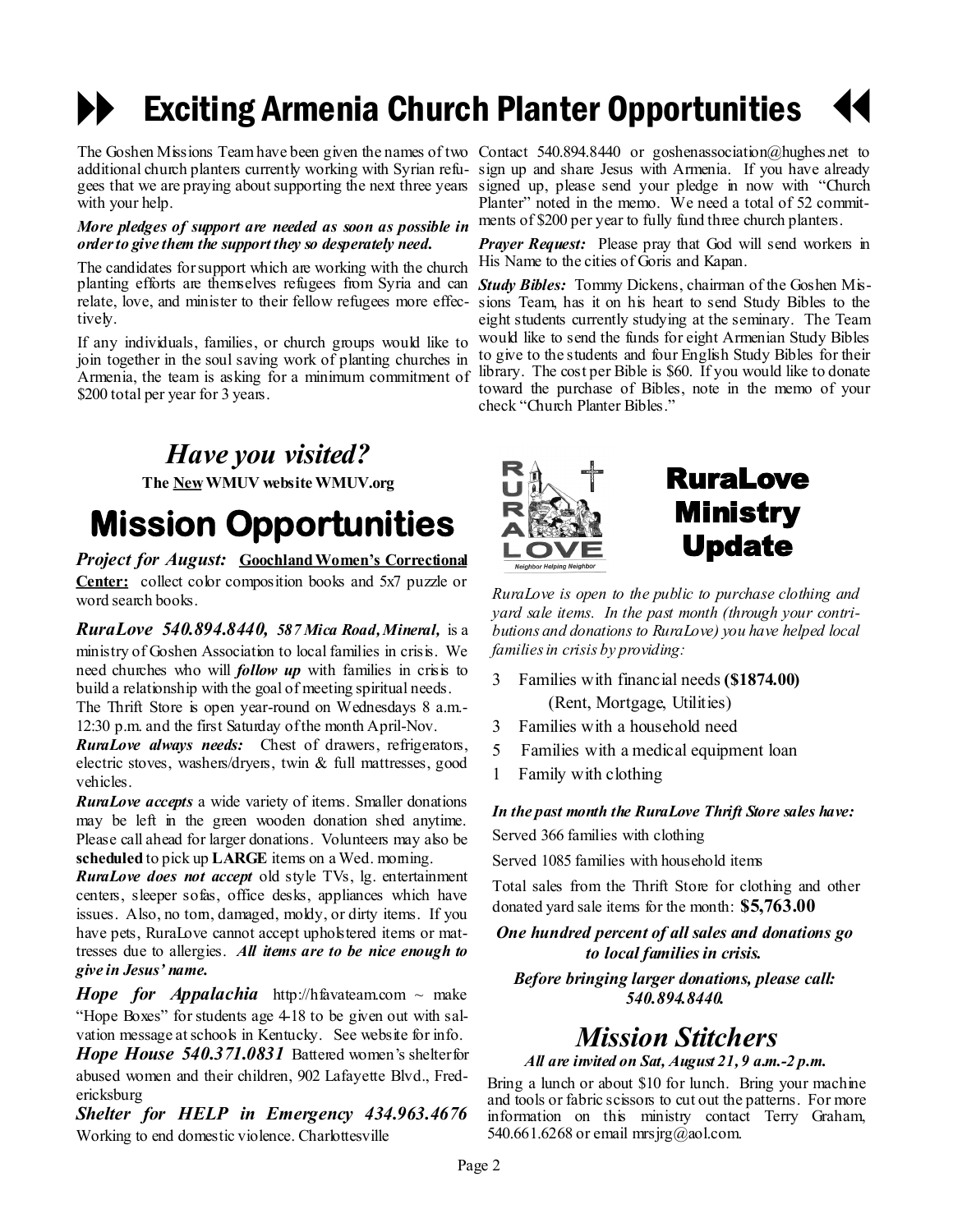**Louisa** is offering a Foster Parent's Night Out on Friday, August 13 to watch the children so the parents can have a date night. For more info email the office at louisabaptistva@gmail.com. Registration completion deadline is August 4.

**Mineral** Fall season of Upward Flag Football and Cheer registration is NOW LIVE and can be accessed on the website www.mineralbaptistchurch.org. Women's Ministry is collecting for Hope for Appalachia and Little Dresses for Africa. Centershot is happening now. The book club is reading "Until Unity" by Francis Chan. A video and report was given by the youth on their camp experience in Ridgecrest, NC.

**Wallers** celebrated Pastor JoJuan White's 11th anniversary recently with a baptism scheduled for two. During the invitation six more came forward and requested baptism along with the two candidates. Each shared their testimony before baptism. Wallers reports a wonderful Vacation Bible School in July. An outdoor movie night was enjoyed with the next one planned in late August (date to be determined). On Sunday, August 29, a church-wide picnic will be sponsored by Waller's Sunday School. Www.wallersbaptist.com

### *Congratulations*

To John and Toni Miller on the birth of their fifth grandchild and first girl, Ella Jane on July 3, 2021. She was 7 pounds, 7 ounces and 20 inches long.

### *New Ministry in Orange*

A Regional Maternity Housing and Educational Center for mothers and their babies will be opening August 1st. The pro-life center will be for disadvantaged women facing a crisis pregnancy by offering a safe, comfortable home with hope, love, spiritual and emotional counseling. For more info on how you can help or volunteer, see:

**Www.paulstefanhome.org**

### *2020-2021 Annual Budget Report*

| <b>Budget</b>        | $-22,064.00$ |
|----------------------|--------------|
| Received Oct-June    | 95,094.00    |
| Received June        | 9,378.00     |
| Monthly Needs        | 13,062.00    |
| Budget for 2020-2021 | 156,742.00   |

*There was an error in the June Budget Report. It should have read: Revived Oct.-May \$85,715.00*

| <b>GMO Donations received as of 7-15-21:</b> |  |
|----------------------------------------------|--|
|----------------------------------------------|--|

| <i><b>Antioch</b></i>     | \$952.00        | <b>Berea</b>        | \$245.00   |
|---------------------------|-----------------|---------------------|------------|
| Crossroads                | <b>\$500.00</b> | Dogwood             | \$95.00    |
| <b>Elk Creek</b>          | \$1,770.00      | <b>Gordonsville</b> | \$50.0     |
| <b>Hebron BW</b>          | \$150.00        | <b>Mine Road</b>    | \$350.00   |
| Mount Hermon \$200.00     |                 | <b>Mineral</b>      | \$30.0     |
| North Pamunkey \$1,120.00 |                 | <b>Oakland</b>      | \$1,228.00 |
| Orange \$70.00            |                 | Waldrop             | \$200.00   |
| <b>Wallers</b>            | \$738.00        |                     |            |
|                           |                 |                     |            |

*\$1,825.00 was donated in honor of Joy's 40th Anniversary*

*GMO goal: \$12,000 As of 7-15-2021: \$10,023.00*

# Church News *"Campbell's Comments"*

**PRAY FOR YOUR PASTOR!** Over the months I have been privileged to be your interim Director of Missions. During these past months I have noted that many of our pastors are dealing with issues on a personal level that would overwhelm

the faint hearted. As we have met together and spoken together I have seen the tremendous care and commitment they have had to an ailing spouse or other family member. They carry a care-givers load on their shoulders every day as they study and pray and prepare for ministry to their families of faith.



Care giving can be a very lonely, emotional and sometimes depressing task. Dealing

with the reality of sickness of a loved one can summon strength, patience and personal sacrifice. On the one hand there is the need for private empathy and presence, while on the other hand there are the sometimes muffled calls for public strength, empathy and presence from those comprising a local congregation.

**PRAY FOR YOUR PASTOR!** Yes, he is a man of God. Yes, he has been called to proclaim the good news of Jesus Christ, the indwelling power of the Holy Spirit and the full counsel of God's word. He is all of that holy calling but it is all contained in an "earthen vessel" i.e. "jar of clay". The apostle Paul wrote that the reason of the jars of clay was so that God could demonstrate his all surpassing power through his servant.

**PRAY FOR YOUR PASTOR!** The pastor is the "called by God" and impowered by God's Holy Spirit to shepherd the flock. God is very straight forward with the way in which he cares about his shepherd and how he cares about his sheep. As a shepherd your pastor is an earthly example of the "good shepherd". As you listen and learn from your shepherd pray that God will give you the spirit of humility and a commitment to recognize your pastor as God's anointed and God's appointed shepherd. His personal sacrifices and private struggles will only make the shepherd more able to hear and guide his precious sheep. Pray that the Lord will keep other sheep from trying to be shepherd for this will only create confusion and distraction to the leading of God's shepherd.  $\sim$  *Don* 

### *Condolences*

Deepest Sympathy to the family of Pastor John Ellington (Goldmine) in his passing on July 5, 2021.

### *Goldmine Baptist Closed*

A service of thanksgiving and celebration was held at the closing of Goldmine Baptist Church. Goldmine had ministered for over 251 years as a faithful part of Goshen Association.

## *Mineral Christian School*

Mineral Christian School is accepting applications for K-4th grade students for the 2021-2022 school year beginning Aug. 11. To apply, see **www.mineralchristianschool.com**